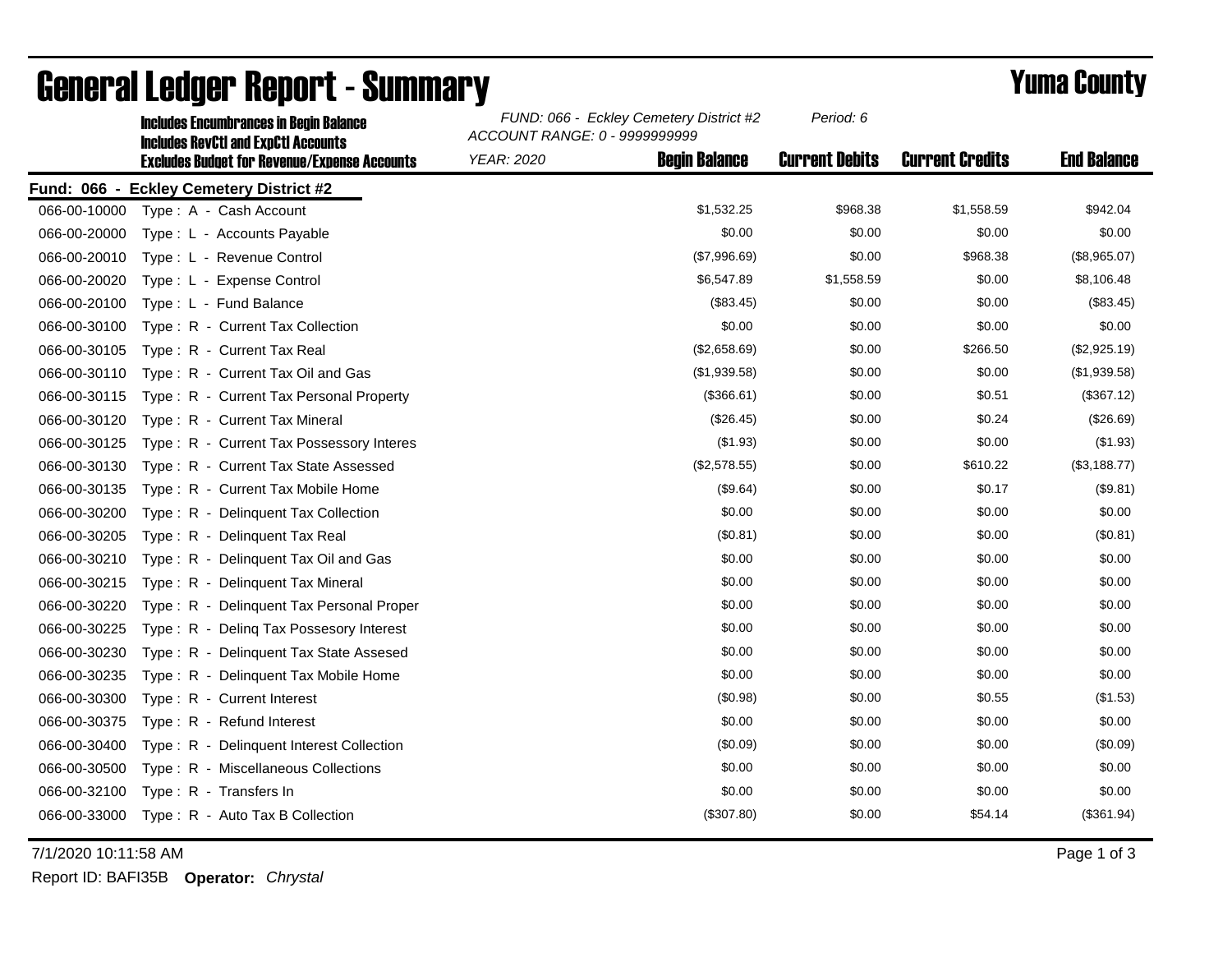| UGIIGI AI LGUYGI HGUUI L´UUIIIIIIAI Y |  |                                                                                             |            |                                                                          | I UHU VVUILT          |                                  |                    |
|---------------------------------------|--|---------------------------------------------------------------------------------------------|------------|--------------------------------------------------------------------------|-----------------------|----------------------------------|--------------------|
|                                       |  | <b>Includes Encumbrances in Begin Balance</b><br><b>Includes RevCtI and ExpCtI Accounts</b> |            | FUND: 066 - Eckley Cemetery District #2<br>ACCOUNT RANGE: 0 - 9999999999 | Period: 6             |                                  |                    |
|                                       |  | <b>Excludes Budget for Revenue/Expense Accounts</b>                                         | YEAR: 2020 | <b>Begin Balance</b>                                                     | <b>Current Debits</b> | <b>Current Credits</b>           | <b>End Balance</b> |
|                                       |  | Fund: 066 - Eckley Cemetery District #2                                                     |            |                                                                          |                       |                                  |                    |
| 066-00-33100                          |  | Type: R - Auto Tax A & F Collection                                                         |            | (\$105.56)                                                               | \$0.00                | \$36.05                          | (\$141.61)         |
| 066-00-49100                          |  | Type: X - Treasurer Fees                                                                    |            | \$227.50                                                                 | \$26.34               | \$0.00                           | \$253.84           |
| 066-00-49401                          |  | Type: X - Transfer Out                                                                      |            | \$0.00                                                                   | \$0.00                | \$0.00                           | \$0.00             |
| 066-00-49500                          |  | Type: X - Checks Written / ACH Transfer                                                     |            | \$6,320,39                                                               | \$1,532.25            | \$0.00                           | \$7,852.64         |
|                                       |  | Fund: 066 - Eckley Cemetery District #2                                                     |            | (\$1,448.80)<br>Totals :                                                 | \$4,085.56            | \$3,495.35                       | (\$858.59)         |
|                                       |  | <b>Total Fund Revenues:</b>                                                                 | \$968.38   | <b>Total Fund Expenses:</b>                                              | \$1,558.59            | <b>Net Revenue Over Expense:</b> | $($ \$590.21)      |

## General Ledger Report - Summary Yuma County